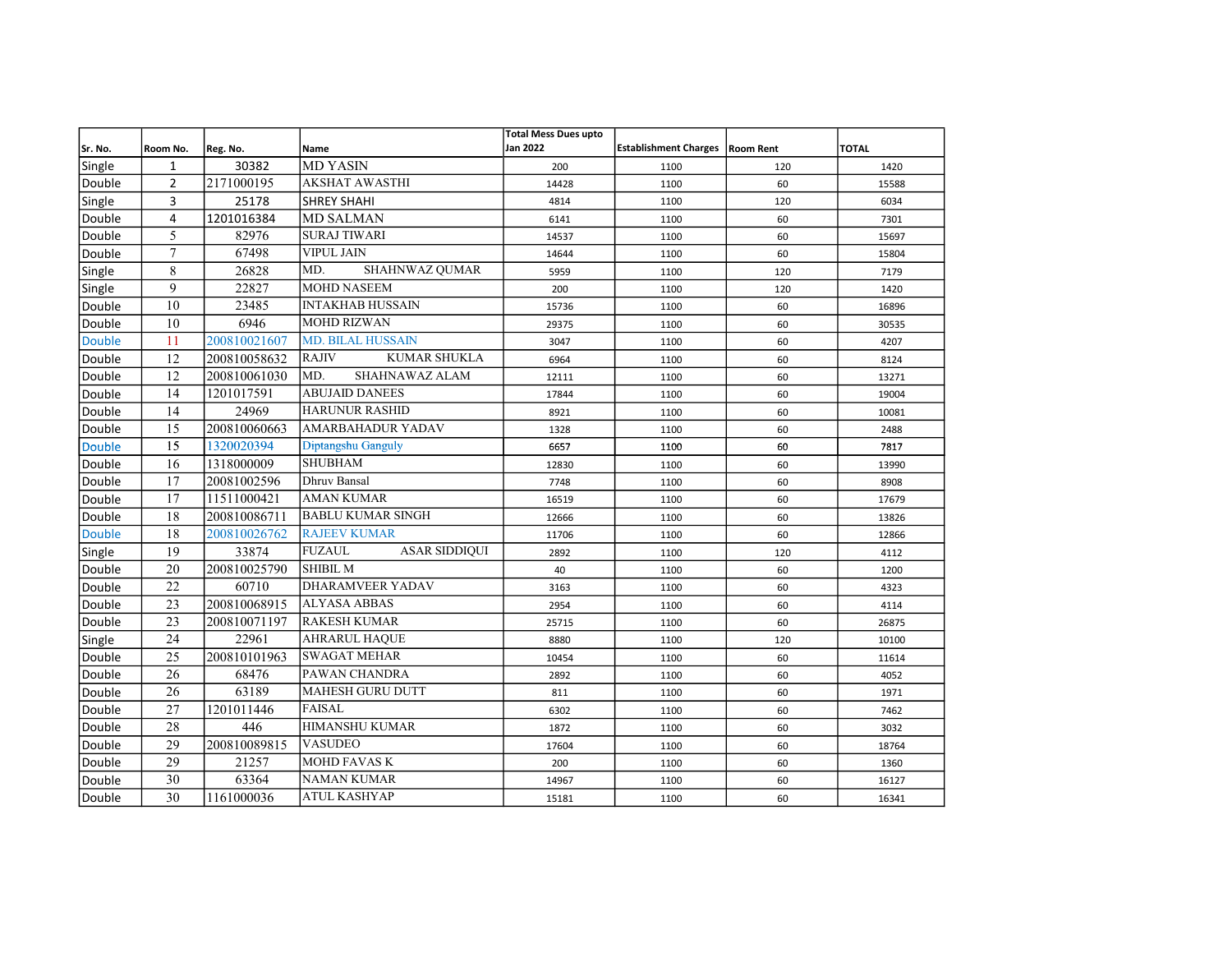| Double        | 31  | 1151000937   | <b>MD SHARUKH KHAN</b>              | 8982  | 1100 | 60  | 10142 |
|---------------|-----|--------------|-------------------------------------|-------|------|-----|-------|
| Double        | 31  | 1131002005   | PRASANT KUMAR                       | 4543  | 1100 | 60  | 5703  |
| Double        | 32  | 2101002170   | <b>PANKAJ</b><br><b>KUMAR YADAV</b> | 21165 | 1100 | 60  | 22325 |
| Double        | 33  | 62875        | <b>ADARSH</b>                       | 5906  | 1100 | 60  | 7066  |
| Double        | 33  | 2141005718   | SHUBHANKAN SINGH                    | 200   | 1100 | 60  | 1360  |
| Double        | 34  | 200810047694 | <b>VIVEK KUMAR</b>                  | 9391  | 1100 | 60  | 10551 |
| <b>Double</b> | 34  | 200810099784 | <b>RATISH KUMAR</b>                 | 433   | 1100 | 60  | 1593  |
| Double        | 35  | 1201011285   | <b>OM</b><br>PRAKASH MAHOTO         | 8503  | 1100 | 60  | 9663  |
| Double        | 36  | 200810035020 | SHUBHANKAR PANDEY                   | 9014  | 1100 | 60  | 10174 |
| Double        | 37  | 67543        | VIGNESH V.                          | 200   | 1100 | 60  | 1360  |
| Double        | 37  | 200810028416 | M. SHIVA KUMAR                      | 9039  | 1100 | 60  | 10199 |
| Single        | 38  | 37987        | <b>JOEL VERGIS</b>                  | 120   | 1100 | 120 | 1340  |
| Double        | 39  | 31037        | MOHD ABDUL WAHID                    | 14243 | 1100 | 60  | 15403 |
| Double        | 39  | 20081000455  | <b>MD NAJMUL HODA</b>               | 1879  | 1100 | 60  | 3039  |
| Double        | 40  | 2121001938   | ANKIT SINGH                         | 8212  | 1100 | 60  | 9372  |
| Double        | 41  | 2081000822   | <b>MOHD SAIF</b>                    | 200   | 1100 | 60  | 1360  |
| Double        | 41  | 6834         | <b>MOHD FARIS</b>                   | 10162 | 1100 | 60  | 11322 |
| Double        | 42  | 1201027726   | <b>FAHIM AKHTAR</b>                 | 200   | 1100 | 60  | 1360  |
| Double        | 42  | 1318003145   | <b>MD KALEEM</b>                    | 21699 | 1100 | 60  | 22859 |
| Double        | 43  | 200810142413 | <b>GOVIND KUMAR</b>                 | 11192 | 1100 | 60  | 12352 |
| Double        | 43  | 200810071652 | <b>MOHIT</b><br><b>KUMAR PANDEY</b> | 7608  | 1100 | 60  | 8768  |
| Double        | 44  | 1318000576   | SHOWKAT AHMAD MIR                   | 8822  | 1100 | 60  | 9982  |
| Double        | 44  | 61815        | <b>SAYEED</b><br>MEHRAN SHAH        | 2908  | 1100 | 60  | 4068  |
| Single        | 45  | 28629        | <b>SANDIP MONDAL</b>                | 6461  | 1100 | 120 | 7681  |
| Double        | 46  | 1131005293   | <b>KUMAR PRASOON</b>                | 5851  | 1100 | 60  | 7011  |
| Double        | 46  | 22577        | <b>SAYAN GUPTA</b>                  | 2912  | 1100 | 60  | 4072  |
| Double        | 47  | 200810084307 | <b>DULUMAINA PATIR</b>              | 2902  | 1100 | 60  | 4062  |
| Double        | 101 | 200810096513 | <b>SHIVAM SHRIVASTAVA</b>           | 18428 | 1100 | 60  | 19588 |
| Double        | 101 | 200810048526 | <b>SANJIV KUMAR</b>                 | 8110  | 1100 | 60  | 9270  |
| Double        | 102 | 71800270     | <b>DEEPAK YADAV</b>                 | 11729 | 1100 | 60  | 12889 |
| <b>Double</b> | 102 | 14022765     | <b>DHIRENDRA KUMAR</b>              | 11500 | 1100 | 60  | 12660 |
| Double        | 103 | 1201014729   | <b>VARDAN</b><br><b>RATAN GUPTA</b> | 15210 | 1100 | 60  | 16370 |
| Double        | 105 | 6396         | <b>SHAITAN SINGH</b>                | 1125  | 1100 | 60  | 2285  |
| Double        | 106 | 200810172081 | <b>VIJAY JAYSWAL</b>                | 15894 | 1100 | 60  | 17054 |
| Double        | 106 | 200810099618 | SATISH KUMAR SAINI                  | 11672 | 1100 | 60  | 12832 |
| Double        | 107 | 1201020877   | <b>DEVENDR KUMAR</b>                | 11353 | 1100 | 60  | 12513 |
| Double        | 107 | 1201020880   | <b>ARJUN SINGH</b>                  | 8571  | 1100 | 60  | 9731  |
| Double        | 108 | 1151000927   | PRAFULLA KUMAR                      | 15356 | 1100 | 60  | 16516 |
| Double        | 110 | 200810167808 | <b>DEEPAK</b><br><b>KUMAR</b>       | 1227  | 1100 | 60  | 2387  |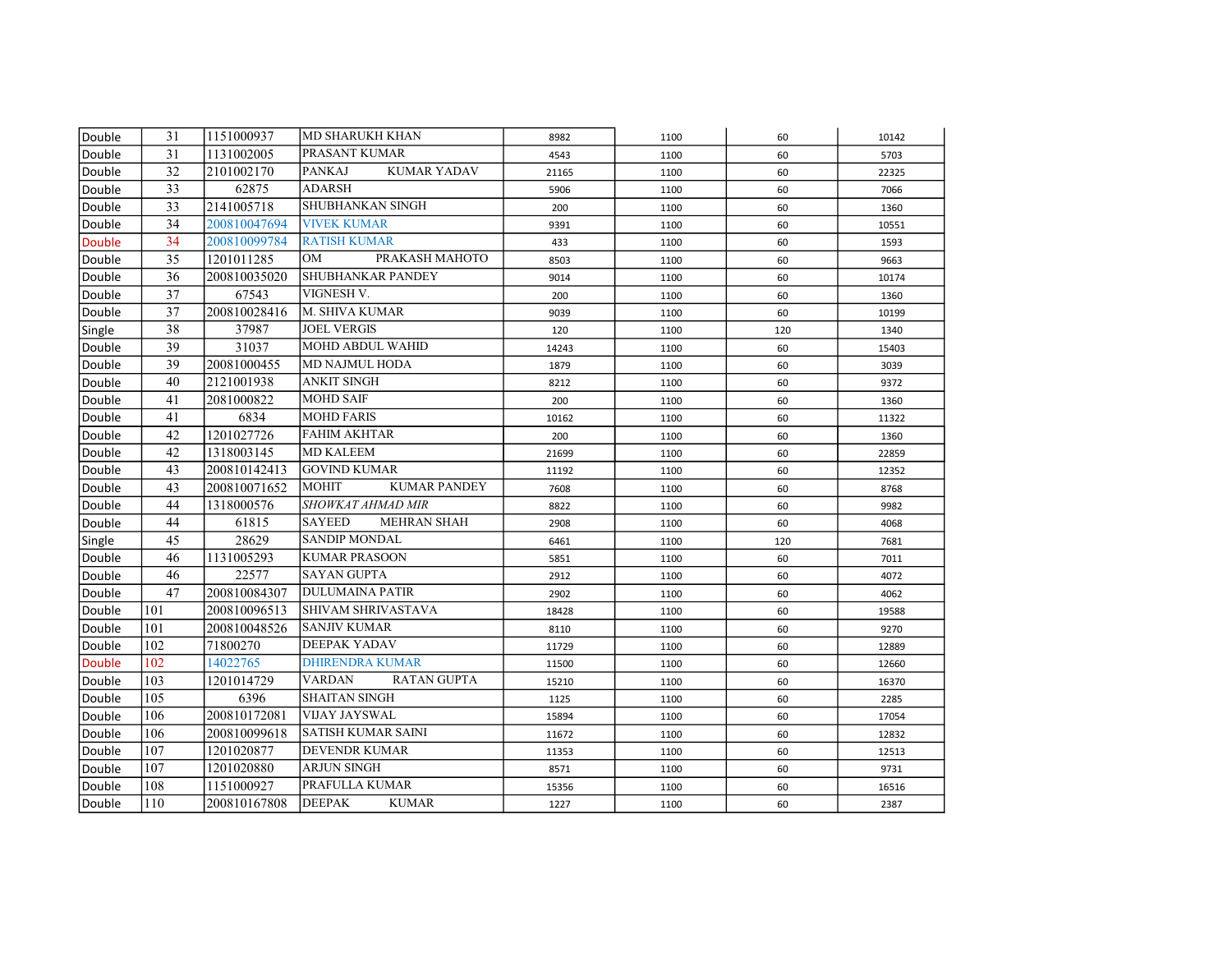| Double        | 110              | 1201004412   | HIMANSHU MISHRA                      | 9996  | 1100 | 60  | 11156 |
|---------------|------------------|--------------|--------------------------------------|-------|------|-----|-------|
| Double        | 111              | 74808        | PRASHANT KR. SINGH                   | 18053 | 1100 | 60  | 19213 |
| Double        | 112              |              | Adarsh Kumar                         | 1228  | 1100 | 60  | 2388  |
| Double        | $\overline{112}$ | 1581000152   | <b>AKSHAY PATEL</b>                  | 3118  | 1100 | 60  | 4278  |
| Double        | 113              | 2051000731   | <b>BALAPPAGARI DEVRAJ</b>            | 16873 | 1100 | 60  | 18033 |
| Double        | 113              | 200810194660 | <b>VANAPALLI</b><br><b>SAI KUMAR</b> | 10092 | 1100 | 60  | 11252 |
| Double        | 114              | 200810061102 | PRABHANSHU KAJALA                    | 10437 | 1100 | 60  | 11597 |
| Double        | 115              | 1981000271   | <b>DINESH</b>                        | 15524 | 1100 | 60  | 16684 |
| Double        | 116              | 200810016183 | <b>MUNCHUN PATEL</b>                 | 5931  | 1100 | 60  | 7091  |
| Double        | 116              | 190310742764 | <b>SONU KUMAR</b>                    | 11730 | 1100 | 60  | 12890 |
| Double        | 117              | 200810001158 | <b>NARENDRA SAIN</b>                 | 10919 | 1100 | 60  | 12079 |
| Double        | 118              | 190320231103 | Aditya Sharma                        | 13883 | 1100 | 60  | 15043 |
| Single        | 119              | 27880        | <b>BULLO KANO</b>                    | 7030  | 1100 | 120 | 8250  |
| Double        | 120              | 29072        | PRODUTURI S. REDDY                   | 200   | 1100 | 60  | 1360  |
| Double        | 120              | 23126        | <b>SAFIUR REHMAN</b>                 | 5519  | 1100 | 60  | 6679  |
| Double        | 121              | 200810112652 | <b>SATYACHARAN PODDAR</b>            | 15647 | 1100 | 60  | 16807 |
| Double        | 122              | 200810004200 | <b>AOIB REHMAN</b>                   | 3072  | 1100 | 60  | 4232  |
| Double        | 122              | 200810005160 | VM HEMANTH CH                        | 14626 | 1100 | 60  | 15786 |
| Double        | 123              |              | Rahul Kumar Verma                    | 2432  | 1100 | 60  | 3592  |
| Double        | 123              | 1131003298   | <b>SUMAN SONU</b>                    | 5191  | 1100 | 60  | 6351  |
| <b>Double</b> | 124              | 200810121184 | <b>PRINCE KUMAR SINGH</b>            | 19172 | 1100 | 60  | 20332 |
| Double        | 125              | 28928        | <b>NSK</b><br><b>SUJAYAKAR REDDY</b> | 200   | 1100 | 60  | 1360  |
| Double        | 125              | 26623        | <b>VIVEK</b>                         | 18507 | 1100 | 60  | 19667 |
| Double        | 126              | 1320021250   | MD.<br><b>WAMIQUE HOSSAIN</b>        | 14764 | 1100 | 60  | 15924 |
| Double        | 128              | 200810017341 | YOGENDAR SINGH                       | 11267 | 1100 | 60  | 12427 |
| Double        | 128              | 5457         | <b>MANGU PURTY</b>                   | 13479 | 1100 | 60  | 14639 |
| Double        | 129              | 200810116359 | YASHWANT KUMAR                       | 14994 | 1100 | 60  | 16154 |
| Double        | 129              | 2141005005   | <b>HEMANT POONIA</b>                 | 8640  | 1100 | 60  | 9800  |
| Double        | 130              | 2221003286   | <b>SUBRATA ROY</b>                   | 11653 | 1100 | 60  | 12813 |
| Double        | 131              | 1201023909   | <b>SIDDHANT KUMAR</b>                | 13580 | 1100 | 60  | 14740 |
| <b>Double</b> | 133              | 200810053154 | <b>DHARAMVEER BASWANA</b>            | 8822  | 1100 | 60  | 9982  |
| Double        | 133              | 200810018496 | <b>MANMOHAN BHARDWAJ</b>             | 6581  | 1100 | 60  | 7741  |
| Double        | 134              | 200810159591 | VISHNU PRASAD M.S                    | 5446  | 1100 | 60  | 6606  |
| Double        | 134              | 1201019173   | <b>IMAM</b><br><b>SALHEEN HARISH</b> | 18929 | 1100 | 60  | 20089 |
| Double        | 135              | 64465        | <b>NEVIN DALVIN</b>                  | 5926  | 1100 | 60  | 7086  |
| Double        | 135              | 65133        | <b>SARAVANAN V</b>                   | 5830  | 1100 | 60  | 6990  |
| Double        | 136              | 1131005118   | ABHINADAN KUMAR                      | 2185  | 1100 | 60  | 3345  |
| Double        | 136              | 14000151     | <b>JATIN VERMA</b>                   | 4040  | 1100 | 60  | 5200  |
| Double        | 137              | 21431        | MOHD JALEES E.                       | 200   | 1100 | 60  | 1360  |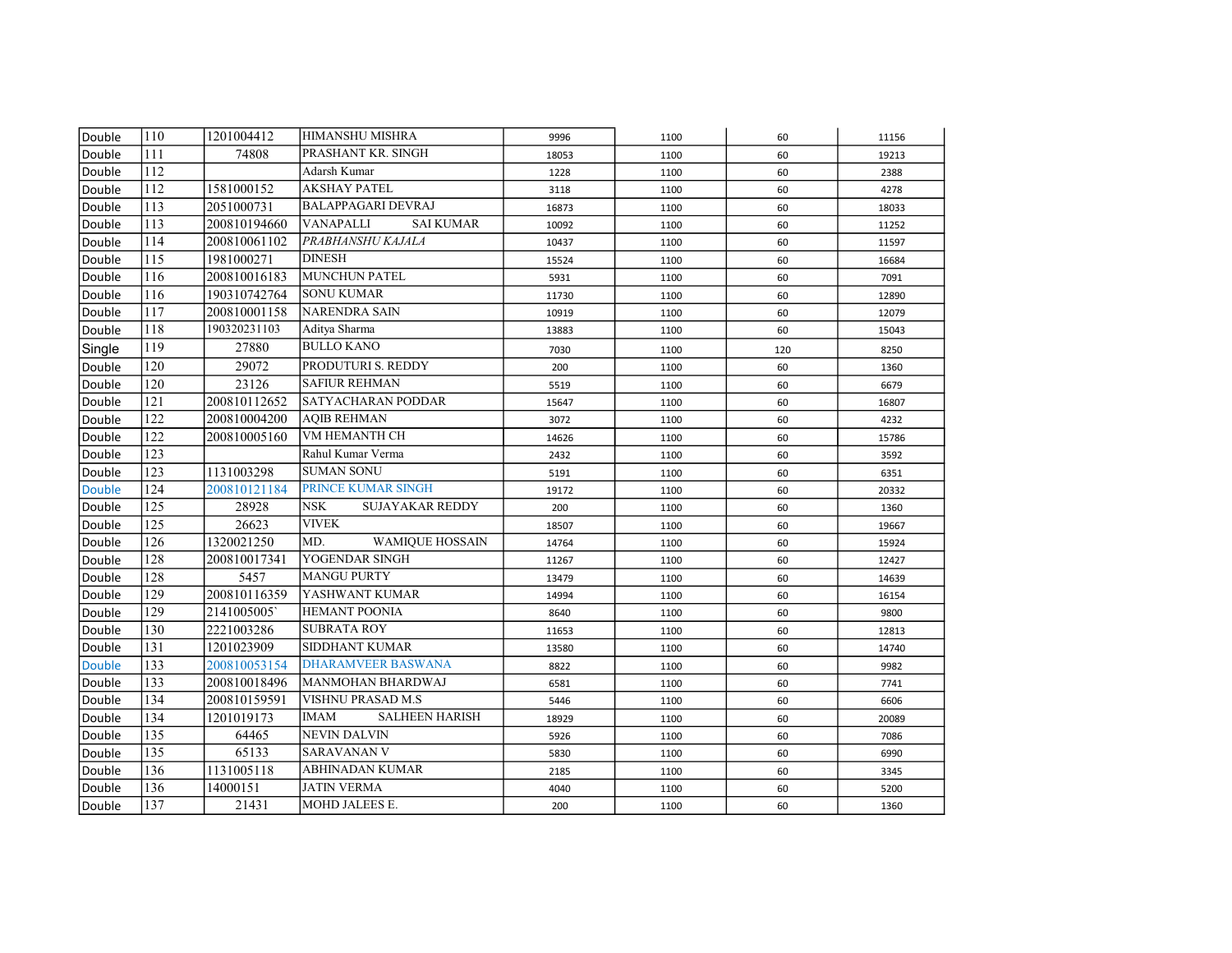| Double        | 138              | 1321002539   | <b>VIKAS YADAV</b>                   | 11239 | 1100 | 60  | 12399 |
|---------------|------------------|--------------|--------------------------------------|-------|------|-----|-------|
| Double        | 139              | 1201023455   | Md. Osama                            | 3384  | 1100 | 60  | 4544  |
| Double        | 139              | 1141000452   | <b>MOHIT KUMAR</b>                   | 20083 | 1100 | 60  | 21243 |
| Double        | 141              | 1320020823   | Mohammad Zaid Khan"                  | 7516  | 1100 | 60  | 8676  |
| Double        | 141              | 1201019962   | <b>VICKY KUMAR</b>                   | 19798 | 1100 | 60  | 20958 |
| Double        | $\overline{142}$ | 90143        | <b>MOHD SAIF RAZA</b>                | 13799 | 1100 | 60  | 14959 |
| Double        | 142              | 2020040      | Mohamed Hasan Omar                   | 4242  | 1100 | 60  | 5402  |
| Double        | 143              | 28896        | <b>BENDANGWAPANG AO</b>              | 15923 | 1100 | 60  | 17083 |
| Double        | 144              | 220810185388 | <b>ABDUL QADIR</b>                   | 11905 | 1100 | 60  | 13065 |
| Double        | 145              | 1201007209   | <b>ASIF IOUBAL</b>                   | 200   | 1100 | 60  | 1360  |
| Double        | 146              | 200810116652 | SANTOSH PAWAR<br><b>ADITYA</b>       | 6566  | 1100 | 60  | 7726  |
| Double        | 146              | 200810203041 | RAHUL KUMAR KESHRI                   | 8858  | 1100 | 60  | 10018 |
| Double        | 147              | 200810070370 | <b>SUGAR SINGH MEENA</b>             | 3276  | 1100 | 60  | 4436  |
| Double        | 148              | 200810022049 | Ansuman Singh                        | 7984  | 1100 | 60  | 9144  |
| Double        | 148              | 200810152521 | Neeraj kumar                         | 8911  | 1100 | 60  | 10071 |
| Double        | 149              | 190310577447 | AAYUSH KUMAR                         | 6125  | 1100 | 60  | 7285  |
| Double        | 149              | 190310090242 | <b>SIDHARTH KUMAR</b>                | 9903  | 1100 | 60  | 11063 |
| <b>Double</b> | 150              | 200810040938 | <b>PRIYESH KULSHRESTHA</b>           | 3951  | 1100 | 60  | 5111  |
| Double        | 151              | 200810073157 | <b>PANKAJ KUMAR</b>                  | 6124  | 1100 | 60  | 7284  |
| Double        | 151              | 200810096720 | PUSHPENDRA KUMAR                     | 7311  | 1100 | 60  | 8471  |
| Double        | 152              | 1141000487   | <b>KUMAR AMAN</b>                    | 9109  | 1100 | 60  | 10269 |
| <b>TR</b>     | 152              | 1201018555   | <b>CHANDAN KUMAR</b>                 | 15478 | 1100 | 60  | 16638 |
| Double        | 153              | 1131002409   | Asutosh kumar                        | 2798  | 1100 | 60  | 3958  |
| <b>Double</b> | 153              | 1201005093   | <b>ANAND KUMAR YADAV</b>             | 3119  | 1100 | 60  | 4279  |
| Double        | 155              | 200810098115 | <b>GAUTAM</b><br><b>KUMAR GUPTA</b>  | 8857  | 1100 | 60  | 10017 |
| Double        | 156              | 20081000707  | Debiprasad Praharaj                  | 2937  | 1100 | 60  | 4097  |
| Double        | 156              | 200810041984 | <b>NIRAKAR SAHU</b>                  | 691   | 1100 | 60  | 1851  |
| Double        | 157              | 1320020158   | MOHD NASEEM BLOCH                    | 12841 | 1100 | 60  | 14001 |
| Double        | 158              | 200810159306 | <b>AHMED DHEIKH</b><br><b>ISHTAO</b> | 5891  | 1100 | 60  | 7051  |
| Double        | 159              | 200810113556 | <b>NIDHEESH PHILIP</b>               | 17472 | 1100 | 60  | 18632 |
| Double        | 159              | 1321002617   | Ashutosh kumar                       | 2945  | 1100 | 60  | 4105  |
| Single        | 160              | 35028        | <b>UMESH KUMAR</b>                   | 4725  | 1100 | 120 | 5945  |
| Double        | 161              | 72422        | <b>ARPIT GAUR</b>                    | 20218 | 1100 | 60  | 21378 |
| Single        | 162              | 25757        | PERVEZ ALAM                          | 2613  | 1100 | 120 | 3833  |
| Double        | 163              | 1201023667   | <b>ABHISHEK MEENA</b>                | 15305 | 1100 | 60  | 16465 |
| Double        | 163              | 200810130019 | <b>ADIP HUSSAIN</b>                  | 13730 | 1100 | 60  | 14890 |
| Double        | 164              | 1201016623   | MD FAROOQUE ALAM                     | 18381 | 1100 | 60  | 19541 |
| Double        | 165              | 12010119313  | MD MAHBOOB ALAM                      | 18790 | 1100 | 60  | 19950 |
| Double        | 201              | 200310609670 | VISHNUDASYAM SRI                     | 2927  | 1100 | 60  | 4087  |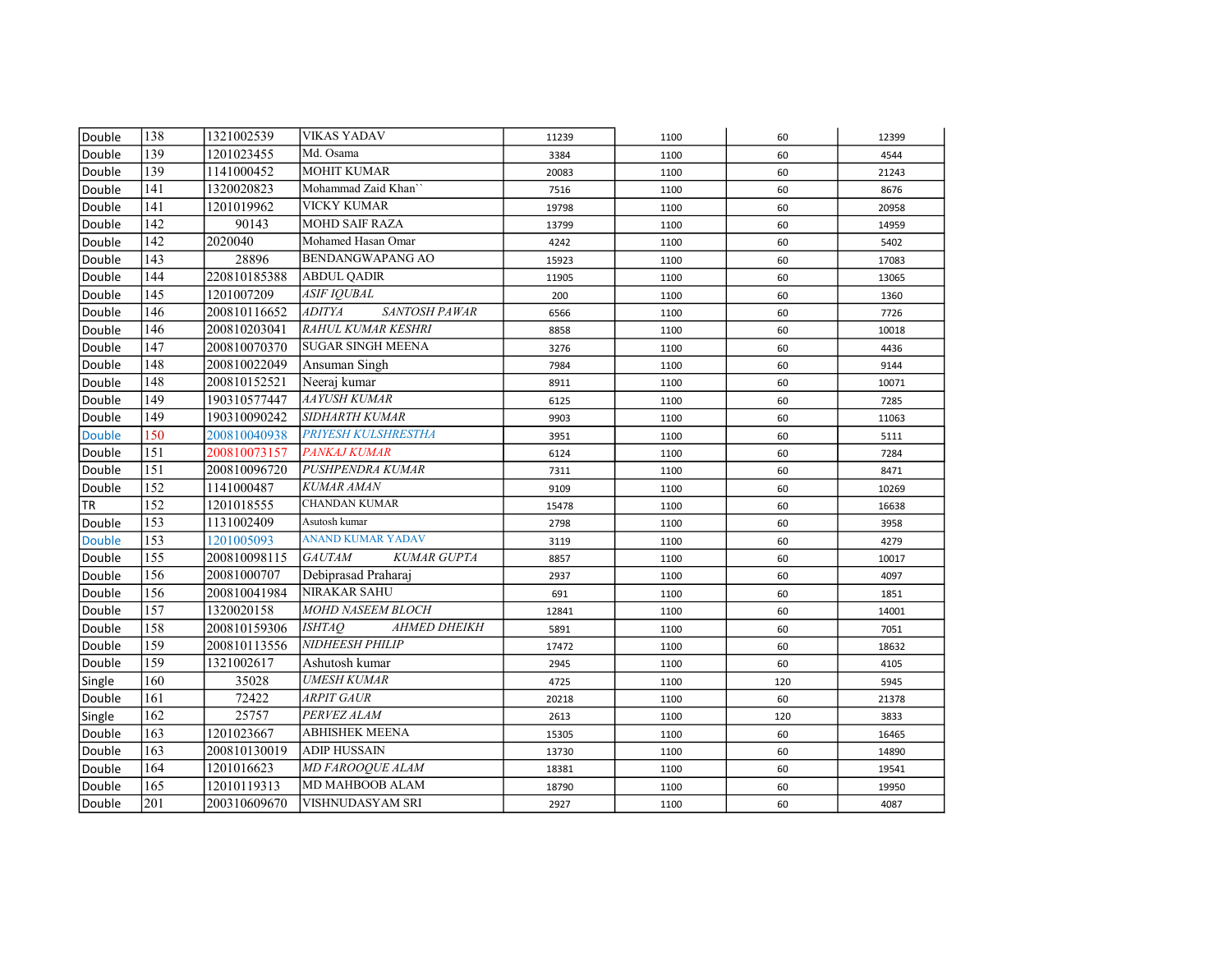| Double        | 202              | 38307        | MITHILESH KR. SINGH                    | 14913 | 1100 | 60  | 16073 |
|---------------|------------------|--------------|----------------------------------------|-------|------|-----|-------|
| Double        | 203              | 5612         | <b>RAJGURU MAHTO</b>                   | 200   | 1100 | 60  | 1360  |
| Double        | 203              | 603          | UJJWAL SAWARN+                         | 14250 | 1100 | 60  | 15410 |
| Double        | 205              | 200810056863 | <b>SHIVENDRA</b><br><b>NATH MISHRA</b> | 5891  | 1100 | 60  | 7051  |
| Double        | 206              | 1318000433   | <b>MANIPAL SINGH</b>                   | 17966 | 1100 | 60  | 19126 |
| Double        | 206              | 200810102708 | <b>SHADAB RAZA</b>                     | 10298 | 1100 | 60  | 11458 |
| Double        | 207              | 81321        | <b>RAVI RANJAN</b>                     | 200   | 1100 | 60  | 1360  |
| Double        | 207              | 90140        | SIDDHARTH RAJ                          | 200   | 1100 | 60  | 1360  |
| Double        | 208              | 200810030430 | <b>BALIRAM KUMAR</b>                   | 17361 | 1100 | 60  | 18521 |
| Double        | 208              | 200810082262 | ABHISHEK VERMA                         | 9676  | 1100 | 60  | 10836 |
| Double        | 209              | 1201001718   | ABHINAV KUMAR                          | 14177 | 1100 | 60  | 15337 |
| single        | 210              | 300200       | <b>SHABAB AKBAR</b>                    | 14005 | 1100 | 120 | 15225 |
| single        | 211              | 74541        | JAVED ALAM                             | 3144  | 1100 | 120 | 4364  |
| single        | 212              | 74252        | <b>NOOR AHMAD</b>                      | 10953 | 1100 | 120 | 12173 |
| Single        | 213              | 32307        | <b>SANDIP SATPATI</b>                  | 5497  | 1100 | 120 | 6717  |
| Double        | 214              | 72200908     | <b>ISHAN DHAWAN</b>                    | 10062 | 1100 | 60  | 11222 |
| Double        | 214              | 190310065730 | <b>KAUSTUBH</b><br><b>KALP KUMAR</b>   | 9306  | 1100 | 60  | 10466 |
| Double        | 215              | 1401000835   | MANISH KUMAR                           | 3647  | 1100 | 60  | 4807  |
| single        | 216              | 62367        | MD. AHAMAD                             | 14397 | 1100 | 120 | 15617 |
| single        | 217              | 24067        | <b>ANANT RANJAN</b>                    | 14129 | 1100 | 120 | 15349 |
| Double        | 218              | 1201018839   | <b>SWAGATH S SENAN</b>                 | 15408 | 1100 | 60  | 16568 |
| Double        | 218              | 1201016999   | MD MINHAJ ALAM                         | 14037 | 1100 | 60  | 15197 |
| Double        | 221              | 2101003276   | <b>ABHISHEK SINGH</b>                  | 14337 | 1100 | 60  | 15497 |
| Double        | 222              | 200810027549 | <b>SURENDRA PASWAN</b>                 | 13753 | 1100 | 60  | 14913 |
| single        | 223              | 30129        | SAKET KUMAR ARYA                       | 200   | 1100 | 120 | 1420  |
| single        | 224              | 23661        | THANGJAM GUNABANTA SINGH               | 14938 | 1100 | 120 | 16158 |
| Double        | 225              | 1591000646   | <b>SHAILENDRA</b>                      | 200   | 1100 | 60  | 1360  |
| Double        | 225              | 1131003561   | <b>AASHISH KUMAR</b>                   | 8747  | 1100 | 60  | 9907  |
| Double        | 226              | 200310712877 | <b>GUDDETI</b><br><b>SUGHEER REDDY</b> | 1229  | 1100 | 60  | 2389  |
| Double        | 226              | 200310089749 | BOWROTHU SAI SRIMANYU                  | 4318  | 1100 | 60  | 5478  |
| single        | $\overline{227}$ | 36726        | KOLLABATHINI SIDDHARDHA                | 200   | 1100 | 120 | 1420  |
| Double        | 228              | 200810111655 | <b>UPPALA VENKAT SAI</b>               | 11007 | 1100 | 60  | 12167 |
| Double        | 228              | 7885         | <b>SHUBHAM GOSWAMI</b>                 | 14529 | 1100 | 60  | 15689 |
| Double        | 229              | 1201028570   | <b>RAJ PASTOR</b>                      | 20653 | 1100 | 60  | 21813 |
| Double        | 230              | 1201029271   | MOHAMMED MEHDI                         | 3042  | 1100 | 60  | 4202  |
| <b>Double</b> | 230              | 200810000171 | <b>DIWAKAR KUMAR</b>                   | 9311  | 1100 | 60  | 10471 |
| Double        | 231              | 2081001724   | ANAND KUMAR SINGH                      | 11273 | 1100 | 60  | 12433 |
| <b>Double</b> | 231              | 1131003340   | <b>ANKIT KUMAR</b>                     | 5348  | 1100 | 60  | 6508  |
| Double        | 232              | 190310021972 | PRAGYAN JAIMINY                        | 9602  | 1100 | 60  | 10762 |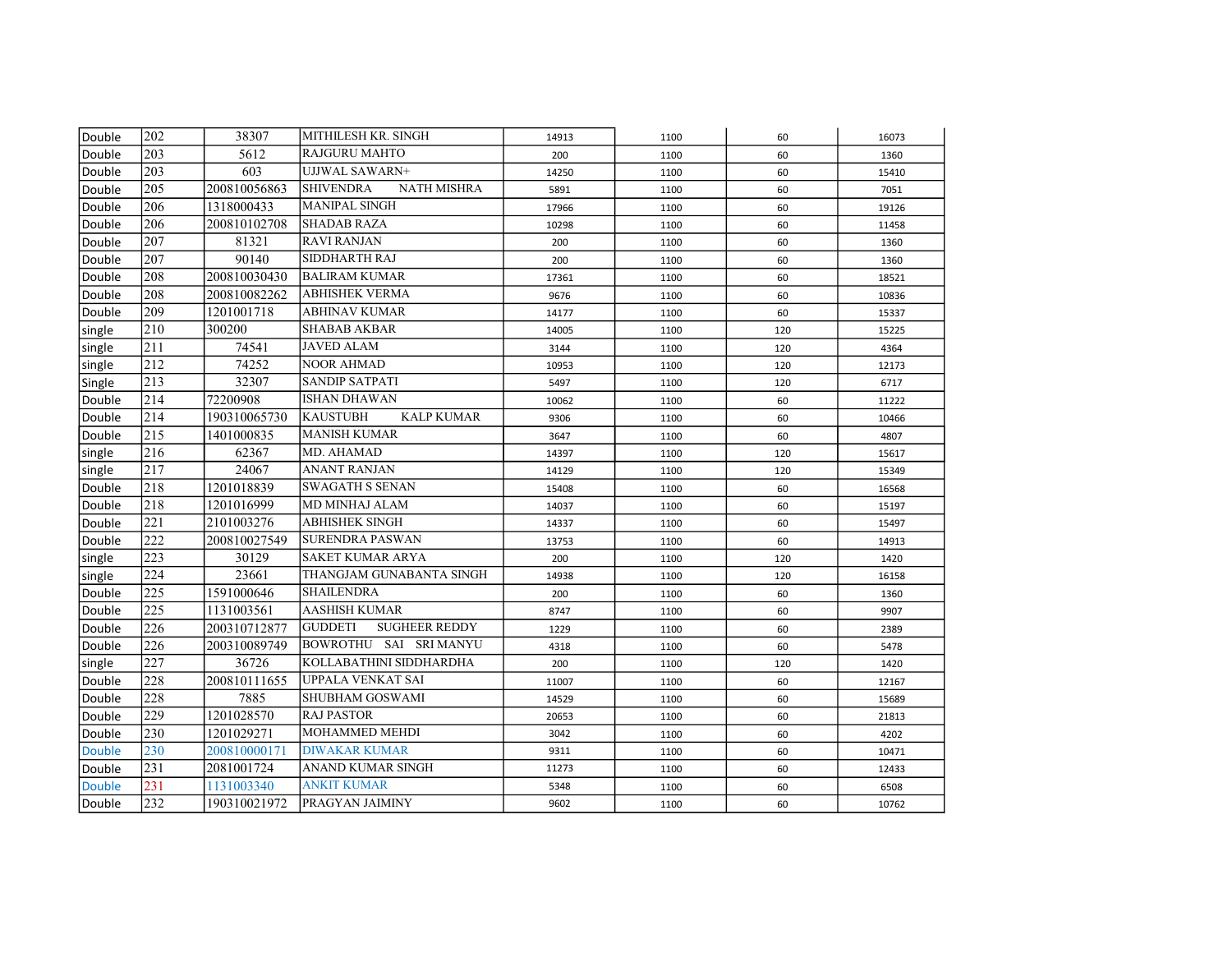| Double        | 232              | 190310441439 | L.S.<br>YASWANTH KUMAR                | 9859        | 1100 | 60  | 11019 |
|---------------|------------------|--------------|---------------------------------------|-------------|------|-----|-------|
| Single        | 235              | 32296        | <b>SURENDRA</b><br><b>KUMAR JANDU</b> | 9261        | 1100 | 120 | 10481 |
| Double        | 236              | 200810177005 | <b>DHANRAJ YADAV</b>                  | 8512        | 1100 | 60  | 9672  |
| Double        | 237              | 4273         | LAKSHYA AVI KISHOR                    | 12122       | 1100 | 60  | 13282 |
| Double        | 237              | 1201027432   | <b>ANKIT PANDEY</b>                   | 7625        | 1100 | 60  | 8785  |
| Double        | 238              | 200810017421 | <b>RAHUL KUMAR</b>                    | 8887        | 1100 | 60  | 10047 |
| Double        | 238              | 200810050634 | <b>LALIT KUMAR SAINI</b>              | 10454       | 1100 | 60  | 11614 |
| Double        | 239              | 1201023311   | <b>MODASSIR RAGHIB</b>                | 11219       | 1100 | 60  | 12379 |
| Single        | 240              | 150013       | YADAVENDRA                            | 9904        | 1100 | 120 | 11124 |
| Double        | 241              | 1318000601   | <b>GURMEET SINGH</b>                  | 14885       | 1100 | 60  | 16045 |
| Double        | 242              | 61006        | <b>UJJWAL SON BERSA</b>               | 17665       | 1100 | 60  | 18825 |
| Double        | 242              | 2634         | <b>UTTAM SO BERSA</b>                 | 200         | 1100 | 60  | 1360  |
| Double        | 243              | 200810012735 | Kulwinder kumar                       | $\mathbf 0$ | 1100 | 60  | 1160  |
| Double        | 243              | 1320023119   | Pardeep Kumar                         | 10641       | 1100 | 60  | 11801 |
| Single        | 244              | 26143        | MD. MUJAHID                           | 13209       | 1100 | 120 | 14429 |
| Single        | 245              | 28786        | <b>NAEIM KHAN</b>                     | 13800       | 1100 | 120 | 15020 |
| Double        | 247              | 34702110     | <b>KUSHAL POODAR</b>                  | 3717        | 1100 | 60  | 4877  |
| Double        | 247              | 13212681     | ADITYA RAJ SIGH B.                    | 11876       | 1100 | 60  | 13036 |
| Double        | $\frac{248}{ }$  | 62416        | <b>MOHIT KUMAR</b>                    | 8806        | 1100 | 60  | 9966  |
| single        | 250              | 74987        | <b>MOHD RIYAZ</b>                     | 200         | 1100 | 120 | 1420  |
| Double        | 251              | 1201020879   | <b>MANOJ KUMAR</b>                    | 20725       | 1100 | 60  | 21885 |
| Double        | 252              | 1201020740   | <b>JEMS BAG</b>                       | 14919       | 1100 | 60  | 16079 |
| Double        | 254              | 109          | <b>SAMEER NARMANI</b>                 | 200         | 1100 | 60  | 1360  |
| <b>Double</b> | 256              | 190310154669 | <b>ASJAD AHMED KHAN</b>               | 8454        | 1100 | 60  | 9614  |
| <b>Double</b> | 256              | 190310007864 | <b>HARISH</b><br><b>SANJAY PETKAR</b> | 2892        | 1100 | 60  | 4052  |
| Single        | 257              | 39693        | <b>MOHD SHAHID</b>                    | 12942       | 1100 | 120 | 14162 |
| Double        | 258              | 64798        | <b>PRATYUSH</b><br><b>KUMAR SINGH</b> | 14571       | 1100 | 60  | 15731 |
| Double        | 259              | 190310327318 | MAILAPALLI PURUSHOTAM                 | 6738        | 1100 | 60  | 7898  |
| <b>Double</b> | 259              | 190310172731 | <b>KARRA TIRUPATHIREDDY</b>           | 3198        | 1100 | 60  | 4358  |
| Double        | 260              | 68425        | PIYUSH KR. OJHA                       | 2892        | 1100 | 60  | 4052  |
| Double        | $\overline{261}$ | 200810127678 | <b>AJEET KUMAR</b>                    | 13699       | 1100 | 60  | 14859 |
| Single        | 262              | 31770        | <b>MANISH JANGID</b>                  | 9726        | 1100 | 120 | 10946 |
| Double        | 263              | 30876        | <b>MAYUR KUMAR</b>                    | 200         | 1100 | 60  | 1360  |
| Double        | 263              | 63230        | <b>AMRIT RAJ</b>                      | 4896        | 1100 | 60  | 6056  |
| single        | 265              | 65759        | DHIRAJ TAYAL                          | 3137        | 1100 | 120 | 4357  |
| single        | 266              | 27960        | <b>MANISH BARMA</b>                   | 5918        | 1100 | 120 | 7138  |
| Double        | 267              | 1981000287   | <b>BHAGIRATH KUMAWAT</b>              | 14064       | 1100 | 60  | 15224 |
| Double        | 267              | 33405710     | <b>VIKAS</b>                          | 3225        | 1100 | 60  | 4385  |
| single        | 301              | 150424       | <b>SUNIL KUMAR</b>                    | 15385       | 1100 | 120 | 16605 |